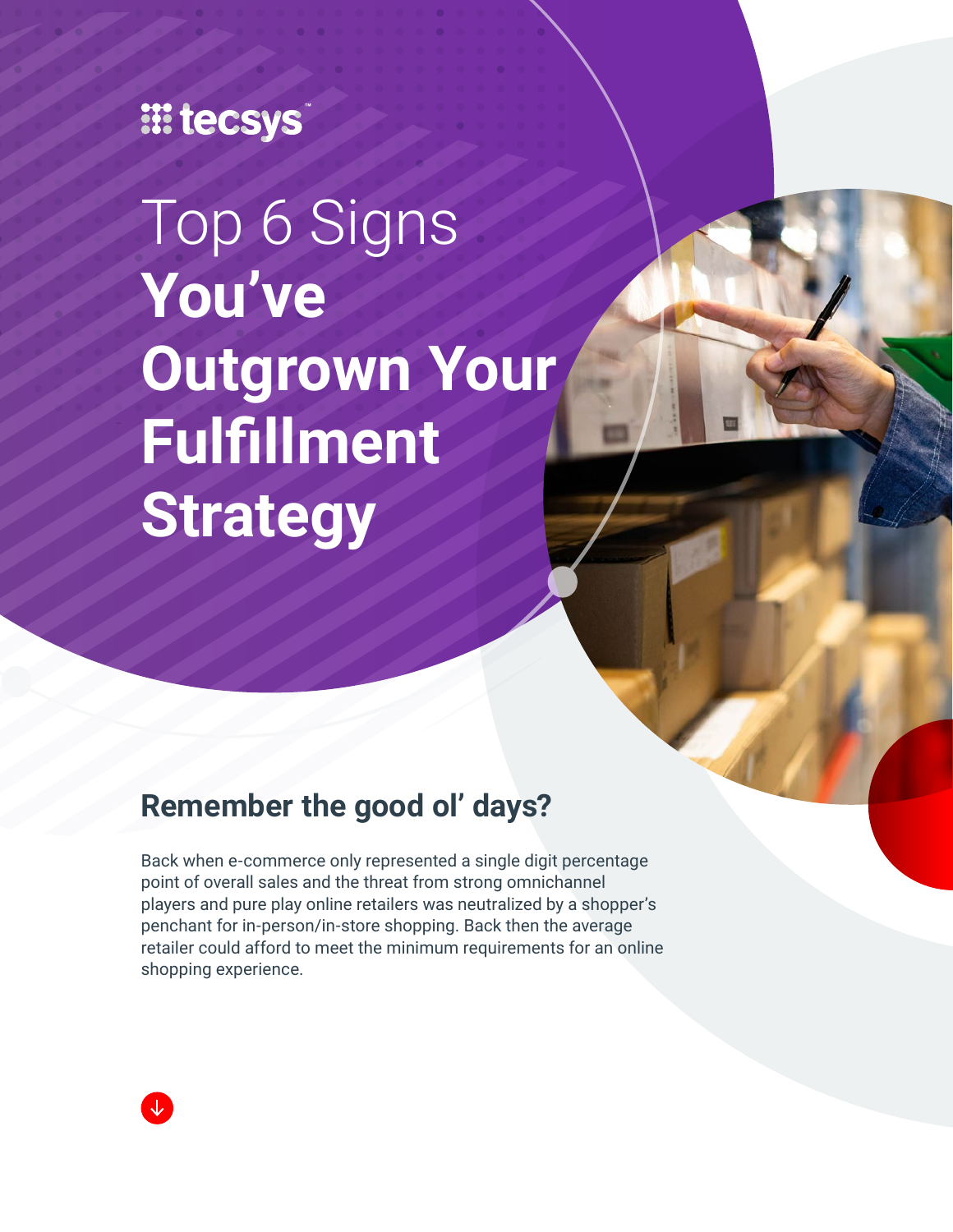It didn't matter how long it took to get an order to the customer, as long as it got there  $-$  eventually  $-$  seemed good enough. And that's if it even got there and wasn't cancelled for lack of inventory.

Wrong size, wrong color? No problem, just find an old box, print out a mailing label from an email, cut out said label, tape it to the box and then find time to go to the post office to have it returned.

Pickup in-store you say? Great! Place your order and we'll see you in a week.

**Ah the good ol' days.**



### **Customers expect more and more (and more)**

The new reality is that shoppers have come to expect more from retailers because of the Amazon effect (fast, free shipping) and the omnichannel effect (retailers setting a high standard for omnichannel experiences).



**The list goes on and these are no longer an aspiration, they're an expectation.**



**With e-commerce's share of total retail sales at its highest percentage ever** — and likely to stay at these higher levels due to shoppers' acclimation to the omnichannel experience — retailers need to meet these expectations or lose ground to more omni-savvy competitors.

More than 10 years ago, e-commerce accounted for 5.1% of total retail purchases. Online sales now account for 21%, a striking jump from 16% in 2019.1

E-commerce as a percentage of total global retail sales will also continue to grow over the next five years.<sup>2</sup>



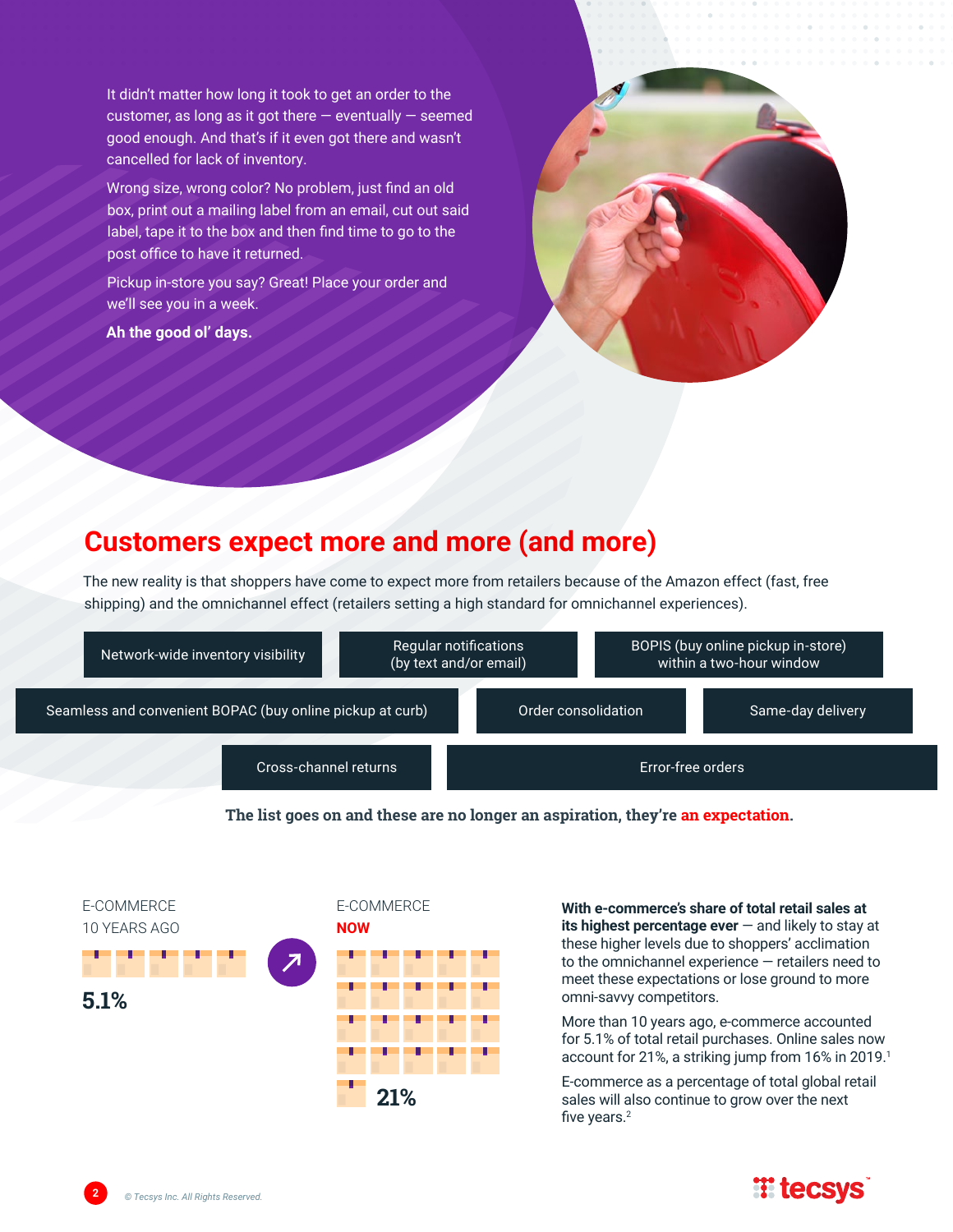### **Costs are going up**

We can see the law of supply and demand is in full force when it comes to the cost of fulfillment and delivery. The increase of e-commerce orders and home deliveries has caused major courier fee increases.

According to a CNBC article regarding a report by Jefferies, "**The recent growth in shipping costs has been fueled by the surge in e-commerce penetration, which has created a significant supply/demand imbalance and left carriers capacity constrained. Holiday surcharges that shipping carriers like FedEx and UPS implemented to prepare for the influx of orders aren't going away. These surcharges will likely become the new normal moving forward, in addition to the 5% to 6% annual increases that are usually seen.**<sup>3</sup> "

The alternative, using third-party delivery apps also comes at both a financial and brand cost. From a financial perspective, third-party delivery services can be cost prohibitive, just ask the restaurant industry.

CNN Business recently reported, "**Restaurant operators complain that third-party delivery providers like Seamless, DoorDash and Uber Eats are prohibitively expensive. These platforms offer a way for customers to order from local restaurants, process restaurant payments and provide contract drivers to pick meals up from restaurants and deliver them to customers. For these services, they often charge restaurants around 30% per order. But profit margins in the restaurant industry are often razor-thin, so these fees can wipe out the restaurant's profits or put them in the red.**<sup>4</sup> "

From a brand perspective, once an order is picked up by a third-party delivery service, the delivery driver is pretty much in control of your brand experience from that point on. Do you want your last mile customer experience to be in the hands of someone with no connection to your brand?

Whether you stay with a courier company or venture into uncharted waters with a third-party app, online order margins are already thin and these uncontrollable increases in delivery costs can easily render online orders unprofitable.

From a fulfillment perspective, large warehouses (notoriously difficult to staff and with high overheads) are also contributing to the increase in order costs. Retailer supply chains are wired for store replenishment in cases and pallets, not picking direct-to-customer parcels (or "eaches" in warehouse talk). As a result, while it's possible to run a DC or warehouse system meant for wholesale order fulfillment to fulfill e-commerce orders, it sure isn't optimal. And that's if a retailer even has a system in place and isn't running their operation using spreadsheets or worse, their paper packing slips off the ERP.

## **It's not all doom and gloom**

Retail sales are growing. Online sales and store sales are growing. The customer demand is there. The big question is whether you have the ability to meet that demand? The answer will come down to your willingness to adopt new strategies, technologies and processes to reshape your fulfillment strategy and succeed in the next phase of retail.

*Do you want your last mile customer experience to be in the hands of someone with no connection to your brand?*

*Large warehouses (notoriously difficult to staff and with high overheads) are also contributing to the increase in order costs.*



## $\mathbb{H}$  tecs

**3** *© Tecsys Inc. All Rights Reserved.*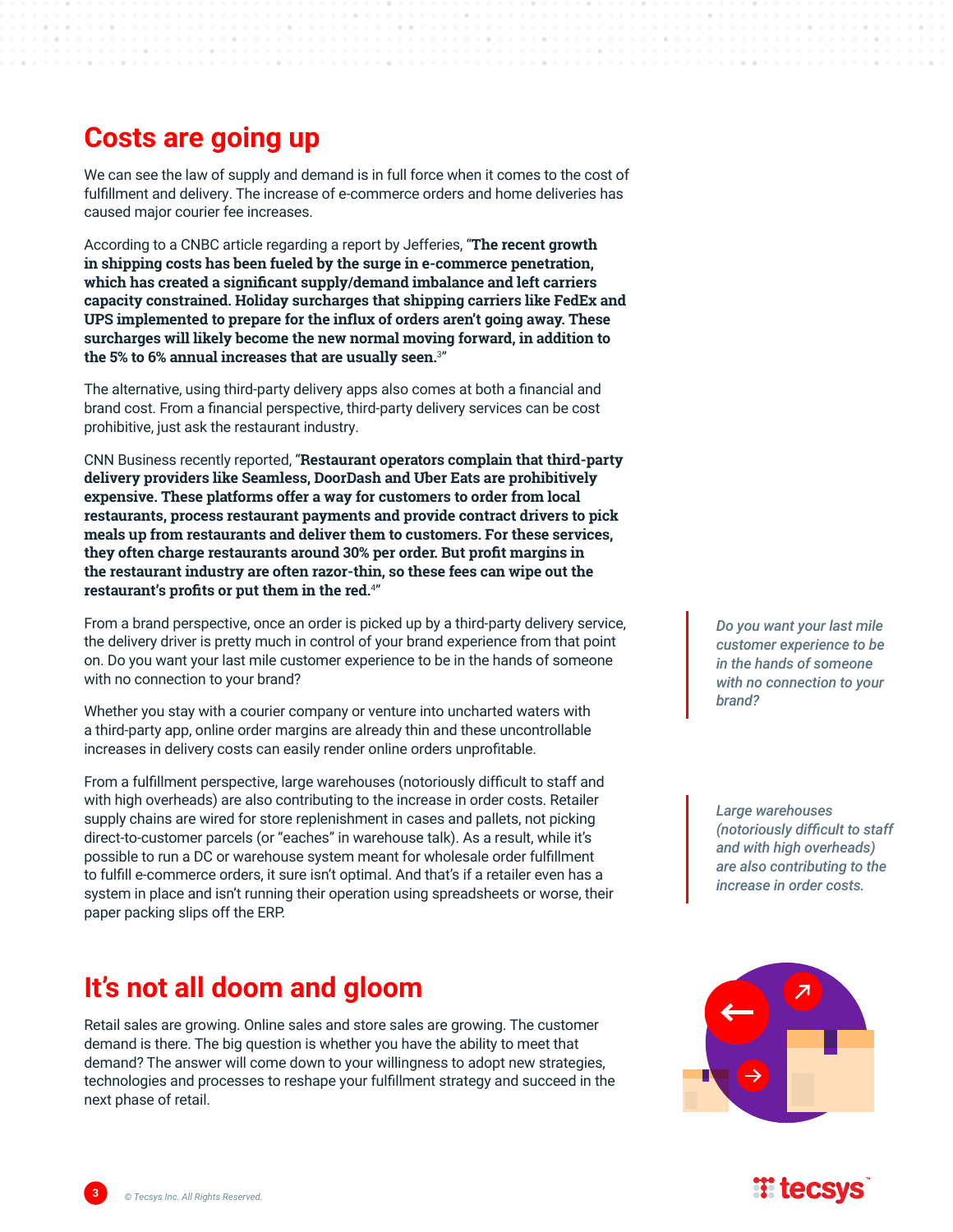**To help retailers identify what steps they need to take to transform their fulfillment, we've created six signs to help you discover whether you've outgrown your fulfillment strategy:**



#### **The more staff you add to your distribution center, the lower the order output.**

Sure, this seems counterintuitive, but it happens. The reason? There's no system in place that enables efficient pick and pack through process mapping and efficient workflows.

## **Sign 2.**

#### **Your current WMS is a bottleneck for e-commerce order fulfillment.**

This also seems counterintuitive, but it also happens! The reason? The WMS was not designed for e-commerce fulfillment and is unable to drive efficiency in the warehouse.



#### **Your shipping/fulfillment costs are too high.**

Shipping from store can potentially save money by reducing the delivery distance from the fulfillment center to the customer. Fulfilling (and shipping) from store can add even more savings because the merchandise doesn't need to be routed from somewhere else (e.g., a DC). Perhaps micro-fulfillment is in the cards.

**TE tecsys**